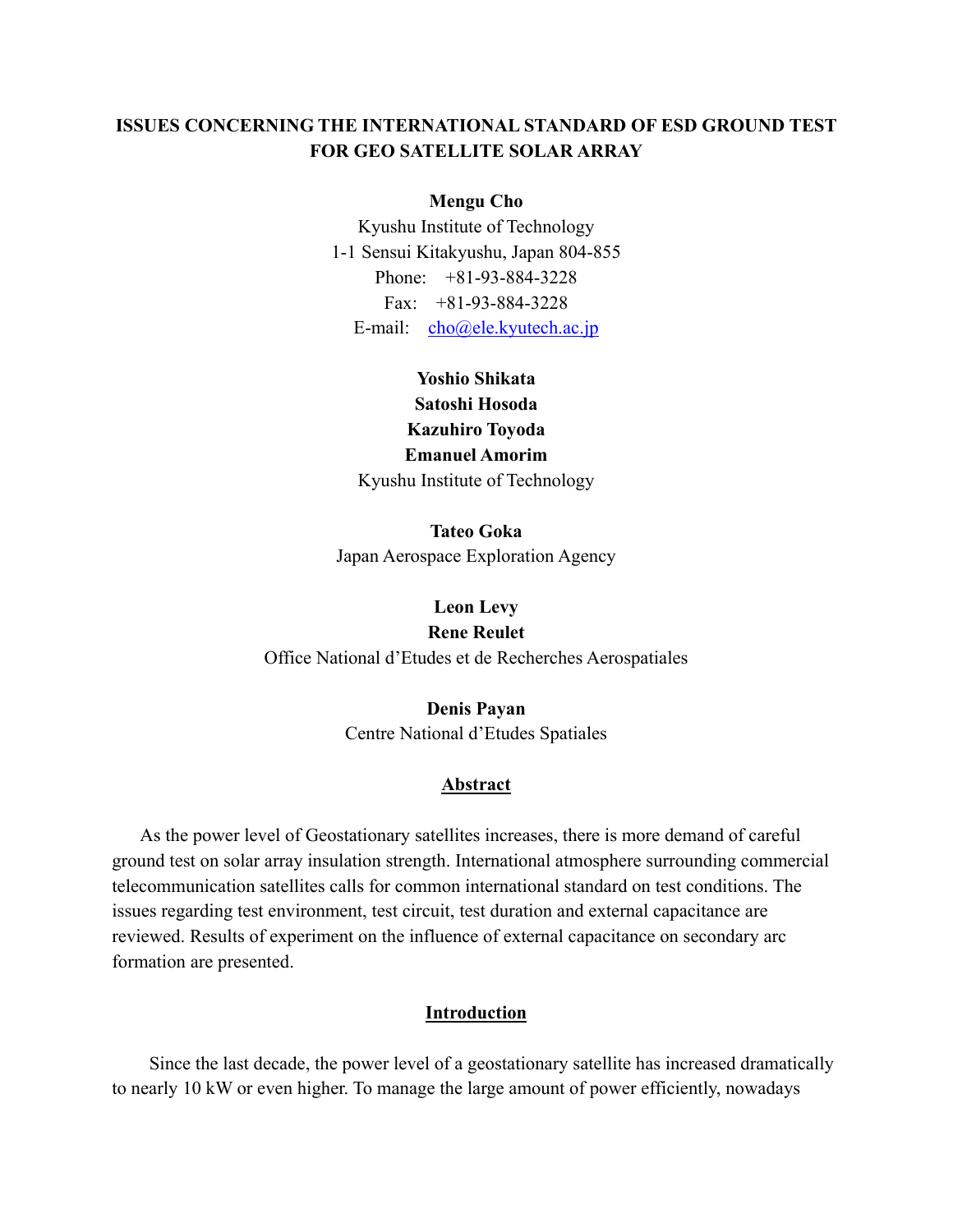many commercial telecommunication satellites employ solar array that generates the electricity at 100V.

As the voltage of solar array increases to 100V, arcing during substorm has been recognized as serious hazard that sometimes threatens the stable supply of the solar array power. In Geosynchronous Orbit (GEO), when a satellite receives the sunlight, its charging is dominated by photoelectrons. As long as the satellite surface is well illuminated under the quiet condition, photoelectrons keep the satellite potential within a few electron volts from the plasma potential. Insulator surface such as coverglass has similar potential. When a satellite encounters substorm, the current due to high-energy electrons increases and sometimes exceeds the current due to photoelectrons. Then the potentials of the satellite body and the insulator surface can become negative. Due to the difference of the secondary electron emission coefficients, the insulator potential may drop slower than the satellite body. During that process, the coverglass potential can be more positive than the nearby conductor, e.g. interconnector. This situation is called "inverted potential gradient". In the present paper we call the potential difference between the coverglass and the satellite body *differential voltage*. The differential voltage, ∆V, is defined in the following equation;

$$
\Delta V = \phi_{cg} - \phi_{sat} \quad (1)
$$

where the satellite potential is equal to the interconnector potential at the negative end of the solar array circuit. As the differential voltage builds up between coverglass and interconnector, an arc may occur. It is well known that an arc occurs once the differential voltage reaches 100 or 200V in LEO plasma condition<sup>(1,2)</sup>. Cho et al<sup>(3)</sup> found that an arc may occur with the differential voltage of as low as 400V under simulated GEO plasma conditions during a ground experiment.

In Fig.1 we illustrate the definitions of arc phenomena discussed in this paper. If an arc occurs as a single pulse, we call it a *trigger arc*, a *primary electrostatic discharge* (ESD) or a *primary arc*. For the rest of present paper, we call it primary arc. There are two current paths of a primary arc. One is current 1 in Fig.1 that flows between spacecraft and the ambient plasma, where a capacitance of satellite body, typically of the order of 100pF provides energy. The other is current 2 in Fig.1 that flows between the arc point and insulator surface on spacecraft, where a capacitance of coverglass, at maximum more than 10µF, mostly provides energy.

If an arc occurs at a gap of two solar array strings or near defect of the insulator layer between cells and conductive substrate, there is a risk of one primary arc growing to a catastrophic arc receiving energy from the array itself. The risk has increased recently as the power level of solar array has increased. When an arc occurs, the arc plasma may short-circuit two points on solar array panel with different potentials, that is called *secondary arc*. The secondary arc has three stages as shown in Fig.2. The first stage is *non-sustained arc* that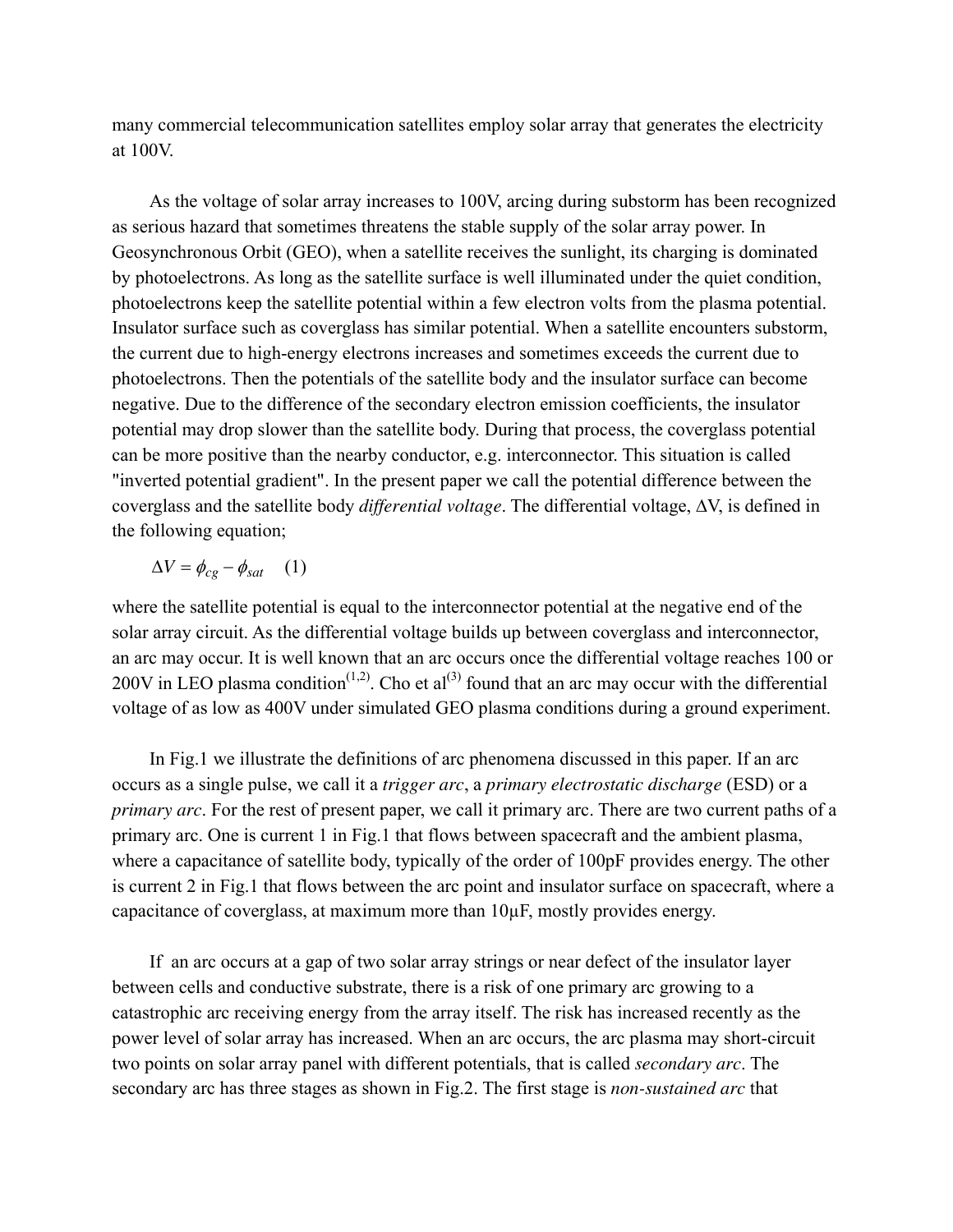continues only while the primary arc current flows. The second stage is *non-permanent sustained arc* that has a current pulse longer than that of the primary arc. The third stage is *permanent sustained arc* where the current is maintained by the solar array string circuit and keeps flowing until the solar array string circuit is disconnected. The sustained arc gives excessive heat to underlying insulation substrate. Thermal breakdown of the insulation substrate leads to permanent short-circuit of solar array strings. Several satellites<sup>(4,5)</sup> lost a part of solar array output power due to the sustained arc. The risk of sustained arc increases as output voltage of solar array increases, because the potential difference between two points short-circuited by the arc plasma becomes higher.

As size and price of GEO satellites become larger, there is more demand for careful ground test before launch. Ground tests are being carried out to confirm whether a given design of solar array can withstand the sustained arc. In Fig.2 we schematically illustrate experimental layout of a typical ground test. We place a solar array coupon inside a vacuum chamber. The coverglass surface is charged more positively than the solar cells either by an energetic electron beam or by positive ions. One string of solar cells is biased to a positive potential with respect to the conductive substrate, simulating the positive end of solar array. Another string is grounded (or sometimes connected through a resistance) to the conductive substrate, simulating the negative end of solar array. The positive potential given to the first string, *Vgap*, should be equivalent to solar array output voltage, *Vout*. The floating power supply simulates the solar array string circuit. The power supply should act as a constant voltage source before an arc and should act as a constant current source once the arc plasma short-circuits the strings or the string and the substrate. The maximum current provided by the power supply should be equivalent to the solar array short-circuit current, *Isc*.

When we carry out an ESD test of solar array, proper test conditions that simulate the conditions in orbit are necessary. Inadequate testing conditions lead to unexpected failure in space. Increasing the level of harshness beyond a reasonable limit is not always a good solution. There is not yet any standard on how we carry out the ESD test on solar array. There are currently four major issues regarding the ESD test method.

- (1) How do we charge the coverglass to produce the inverted potential gradient?
- (2) What type of power supply do we use to simulate the solar aray string circuit?
- (3) How long do we carry out the test?
- (4) How do we implement the role of capacitance associated with coverglass of solar array panel that cannot be accommodated into the vacuum chamber?

As manufacturers, subcontractors, launchers, users and insurers of GEO telecommunication satellites have become international, there is more need of international standard on the ESD test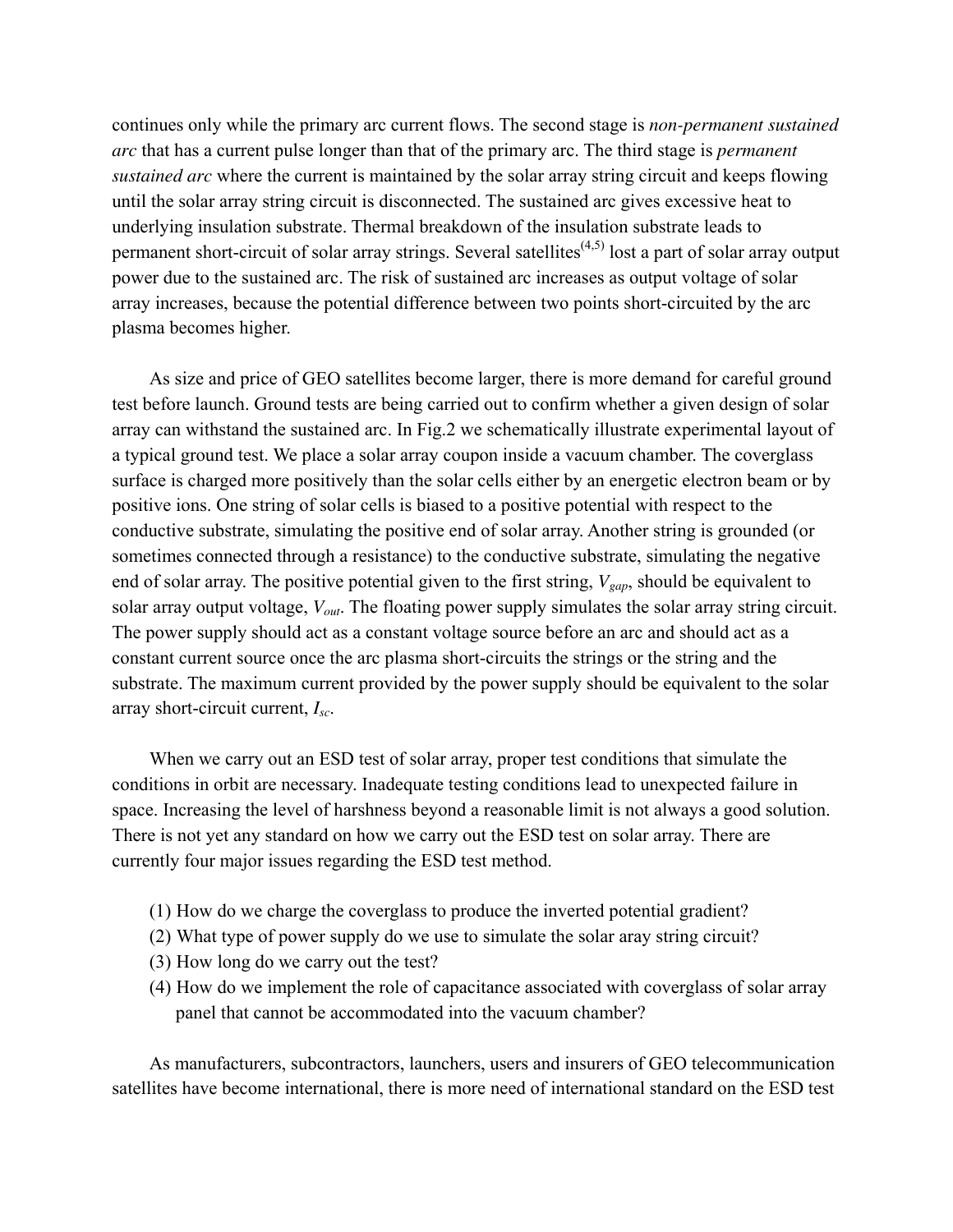method. The purpose of the present paper is to describe the four issues in detail to stimulate the discussion to establish the common standard. There are many aspects in ESD test. In this paper we focus on the test that investigates the insulation strength of a given solar array design against the sustained arc phenomena.

## **Test Environment**

Because a secondary arc occurs only when a primary arc occurs on a solar array coupon, to investigate the insulation strength against the sustained arc, we want primary arcs as many as possible. Table 1 lists the summary of three typical environment where ESD tests are carried out. The electron beam environment uses an energetic electron beam whose energy is typically of the order of keV. The electron beam charges the coverglass surface more positive than the solar array circuit by inducing secondary electron emission. Typical background pressure is of the order of  $10^{-6}$  Torr or less. The plasma environment uses plasma as dense as Low Earth Orbit (LEO), such as  $10^{10}$ ~ $10^{12}$ m<sup>-3</sup> to charge the coverglass surface. The plasma is usually produced via a diffusion type glow discharge device and its temperature is of the order of 1eV. The background pressure during the test is of the order of  $10^{-5}$  Torr or more. The ion beam environment uses an ion beam whose energy is 1keV or less. The background pressure is similar to the plasma environment because the ions are extracted from the glow discharge device.

Usually the plasma environment gives the highest rate of primary arcs (arc rate), because recharging of coverglass via the dense plasma is fast and the background pressure is high. Figure 2 shows a picture of solar array coupon used for the ESD test of ETS8 solar array  $(3,6)$ . Two identical coupons were tested in the same vacuum chamber for different environments, the electron beam environment and the plasma environment. In the electron beam environment where the electron current density was between  $30\mu A/m^2$  and  $3mA/m^2$  the arc rate was only 10 to 20 arcs per hour. On the other hand, in the plasma environment, the arc rate was more than 10 arcs per minute. Thermal ion current density in the plasma environment is of the order of  $10\mu A/m^2$ . Although this number is comparable to the electron beam current density, the solar array coverglass can collect ions crossing the sheath boundary surrounding the solar array coupon with much larger surface area than the coupon itself. Therefore, the actual current density charging the coverglass is much higher than the simple one-dimensional thermal current density.

There is no doubt that the electron beam environment provides the best simulation of inverted potential gradient in GEO that is caused by energetic electrons generated by susbstorm. Because we want the arc rate as high as possible, however, we are tempted to use the plasma environment to test a solar array coupon against sustained arc. Because the sustained arc phenomena is usually short-circuit of two points that are separated only by one millimeter or less, the phenomena may not depend on the nature of background conditions as long as a primary arc occurs. To make sure that the ESD tests carried out under the plasma or ion beam environments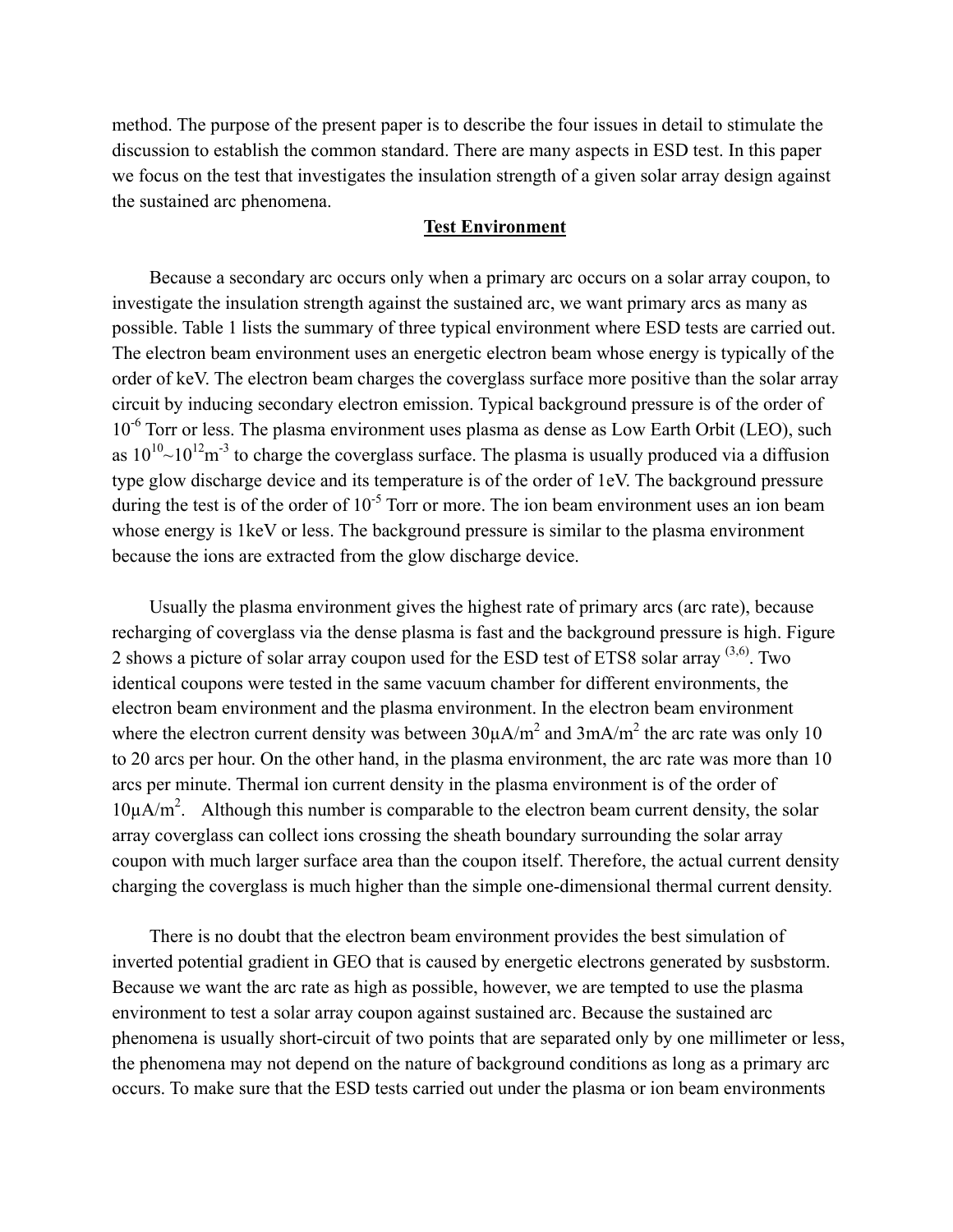are representative of GEO conditions, the effects of background plasma density and neutral density on the sustained arc formation must be studied. The best way is to confirm the sustained arc thresholds for string voltage, string current and cell gap distance are independent of the background parameters via experiments using the same test coupons in different environments. At least we should verify that the results in the plasma environment are scalable to the results in the electron beam environment.

## **Test circuit**

To study sustained arc phenomena, we have at least two DC power supplies. One is a power supply to bias the solar array coupon negatively with respect to the chamber ground, which is shown as  $V_b$  in Fig.3. DC negative voltage given by this power supply simulates the satellite potential with respect to the space plasma when a satellite is severely charged by energetic electrons. We can charge the solar array coupon negatively by an electron beam alone. But, it is very difficult to control the coupon potential. Stable DC output voltage is required for the first power supply but not much capacity of current.

Another power supply simulates the solar array string output power that provides energy to the arc plasma once a secondary arc occurs, which is shown as  $I_{\rm sc}$  in Fig.3. We call this power supply *string power supply* in this paper. The requirement for the string power supply was described by Payan *et al.(*7). Basically the string power supply must behave in a very similar way to the real solar array circuit. Two strings on the test coupon are insulated before the primary arc inception. Therefore the power supply should provide a constant voltage,  $V_{gap}$ , between the two strings. Once the secondary arc plasma short-circuits the two strings, the voltage collapses and a constant current is provided. After the secondary arc inception, the second power supply must act as a constant current source that can provide the solar array short circuit current at maximum. Figure 5 shows a schematic picture of string power supply<sup>(7)</sup>. Three diodes ensure that a voltage determined by  $V_{gap} = I_s R_L$  is kept before secondary arc inception and all of  $I_s$  can flow between the strings once the string gap is short-circuited by plasma. The DC power supply  $V_L$  keeps the voltage across the load  $R<sub>L</sub>$  that simulates the satellite load even after the secondary arc, which is true for a real satellite as the bus voltage is maintained by other strings.

Transient current that flows at the transition from a primary arc to a secondary arc heavily affects the outcome of the secondary arc. Figure 6 schematically shows a waveform of secondary arc current. There is an overshoot at the beginning that is caused by capacitances parallel to the string gap. The current also shows oscillation after the initial overshoot that is caused by inductance associated with the string circuit.

There are three types of capacitance, capacitance of polyimide insulator and adhesive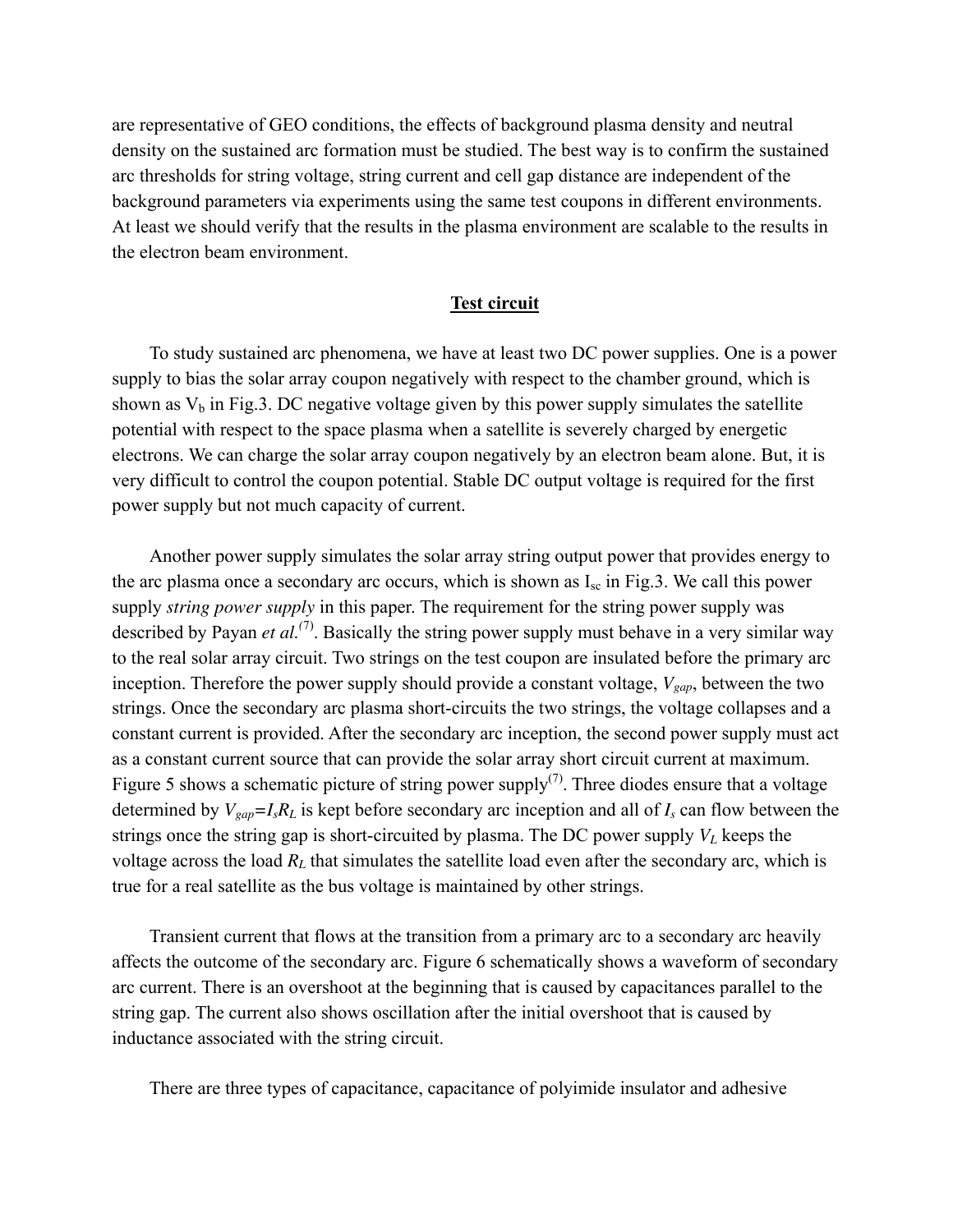between cells and conductive substrate, capacitance of cell PN junction and output capacitance of power supply. The first two capacitances exist in a real satellite, but not the third one. The combination of the first two capacitances is represented by  $C_1$  and  $C_2$  in Fig.5. These values of capacitance can be calculated regarding the solar array circuit as a distributed parameter circuit. The output capacitance of power supply varies depending on its type. When we use a conventional DC power supply that acts either as a constant voltage source or a constant current source, the output capacitance is even larger than  $100\mu$ F. Therefore if we use a conventional DC power supply to give *Vgap*, the overshoot is very large and it takes a relatively long time, sometimes even longer than 1ms, to reach the steady state value, *Is*. The energy supplied by the output capacitance does not exist in reality. Therefore, if we use a conventional power supply, we give a significant amount of overstress to the gap. It is recommended that we use a solar array simulator that has a small output capacitance of 100nF or less. Also, if we operate the solar array simulator in a constant current mode before the arc inception, the effect of output capacitance becomes even smaller.

The oscillation caused by inductance may lower the probability of secondary arc occurrence. If there is too much inductance, the secondary arc current becomes negative crossing zero. As it crosses zero, it might be terminated. Therefore, cable length must be as short as possible to avoid the unnecessary oscillation. In real solar array circuit, however, there is also inductance. We need a good estimate on the value of inductance to make the experimental circuit as realistic as possible.

## **Test duration**

Inverted potential gradient that is responsible for primary arcs occurs only occasionally in orbit. Another paper presented in this conference<sup>(8)</sup> describes statistical analysis of GEO plasma environment and estimate on total number of primary arcs. For a given set of satellite geometry and surface material property, potentials of satellite body and insulator surface are determined by the combination of solar incident angle and plasma parameters such as electron temperature, electron density, ion temperature and ion density  $(2,8,9)$ . Once these parameters are known, it is possible to calculate the potentials for each case within certain accuracy using commercial software such as NASCAP/GEO $^{(10)}$ .

From the statistical analysis, we can calculate expected duration of any combination of the plasma parameters. From the numerical simulation we can calculate the differential voltage,  $\Delta V$ , for each case of the plasma parameters. If we know the threshold of primary arc inception in terms of differential voltage, we can calculate how long a satellite goes through the inverted potential gradient exceeding the threshold by combining the statistical analysis and the numerical simulation. If the numerical simulation code can properly calculate the temporal profile of the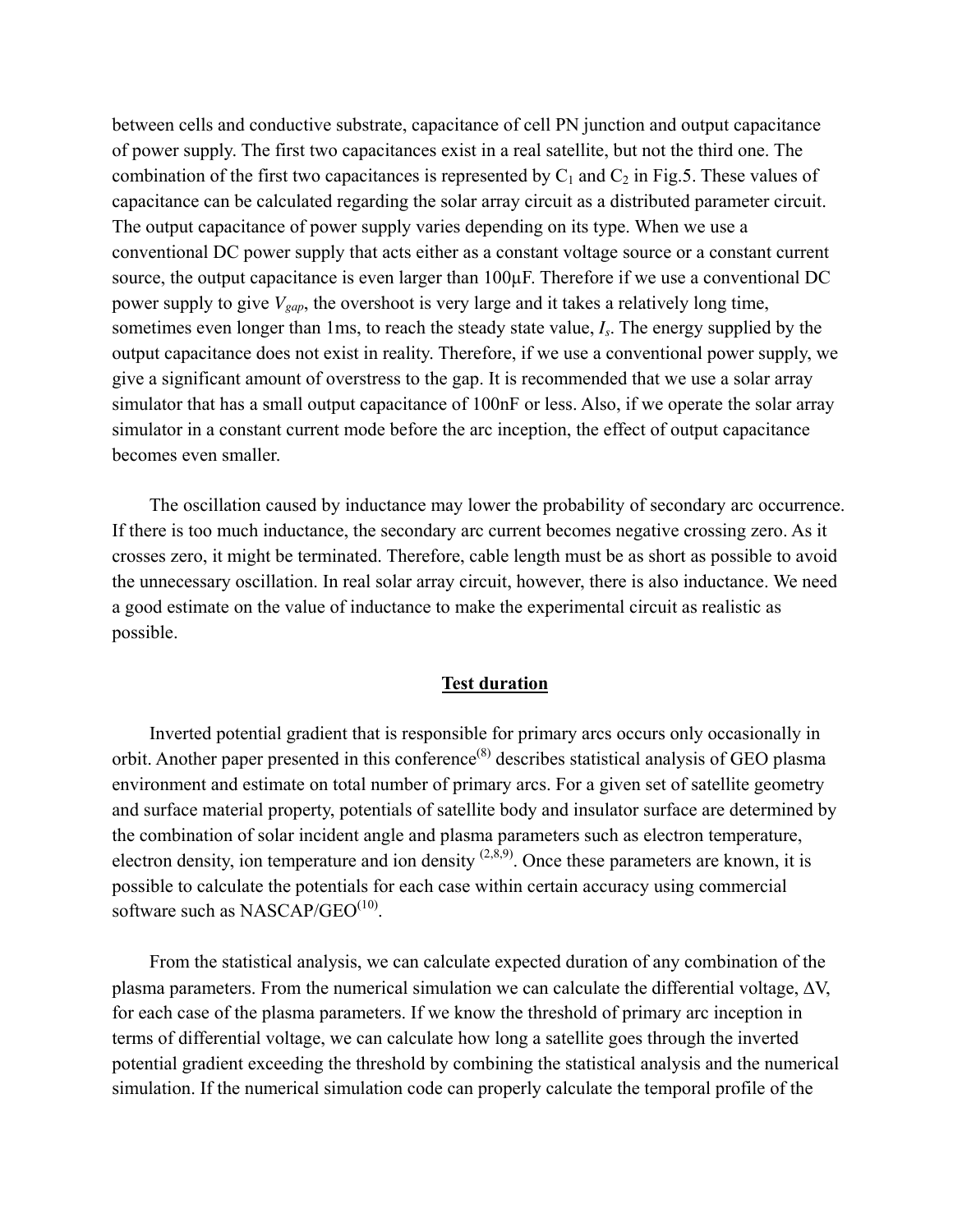potentials, we can deduce the number of primary arc by dividing the duration exceeding the threshold by the time for  $\Delta V$  to reach the threshold.

From the total number of expected arcs in orbit, we can set a number of primary arcs that a test solar array coupon must endure to prove that it has sufficient insulation strength against the sustained arc. The insulation strength may degrade over time in orbit as solar array surface is exposed to ultra-violet (UV) ray, radiation or thermal cycles. The effect of these environmental factors on the insulation strength is still unknown. If the effect is negligible and test results in the plasma environment discussed in Sec.II are scalable to the GEO environment, we can finish the ESD test quickly by using the plasma environment.

### **External Capacitance**

As shown in Fig.1, capacitance of satellite body with respect to space, *Csat*, and capacitance across coverglass, *Ccg*, provide energy to a primary arc. The coverglass capacitance has been a subject of controversy. As a primary arc occurs, it quickly discharges the satellite capacitance via the current path 1 in Fig.1. Then the satellite body potential that is very negative before the arc inception jumps to near zero. The coverglass potential then becomes positive by ∆V with respect to the plasma. If the satellite were in LEO-like dense plasma, the positive coverglass surface would attract electrons and a large amount of electrostatic energy could be provided to the primary arc plasma as the coverglass charge is neutralized  $(10,11,12)$ . In tenuous plasma like GEO, the conductivity of ambient plasma is so low that the arc plasma itself has to neutralize the coverglass charge. Therefore, there is no guarantee the mechanisms of coverglass charge neutralization in LEO environment and GEO environment are same. Leung *et al.* <sup>(13)</sup> carried out an experiment using a large solar array coupon and showed that the plasma extends itself as far as 0.7m with a speed of  $9x10<sup>3</sup>m/s$  in GEO-like environment.

Because we cannot place the whole solar array panel in a vacuum chamber, the majority of the coverglass capacitance is usually simulated by a capacitor connected to the external circuit,  $C_{ext}$ , shown in Fig.3. The external capacitance represents both  $C_{sat}$  and  $C_{cg}$ , but the satellite capacitance is so small that even the capacitance of circuit cable, typically 100pF/m, might exceed the value. Therefore, the external capacitance  $C_{ext}$  is determined by how we implement the role of coverglass capacitance that is missing from a test coupon. Typical  $7cm \times 3.5cm \times 100 \mu m$  size coverglass has about  $700pF$  each. For a 10kW-class satellite the total capacitance coverglass may exceed 10µF.

The amount of external capacitor currently employed differs among research institutions, ranging from 100pF (i.e.  $C_{sat}$  only) to 1 $\mu$ F. Because the electrostatic energy is given by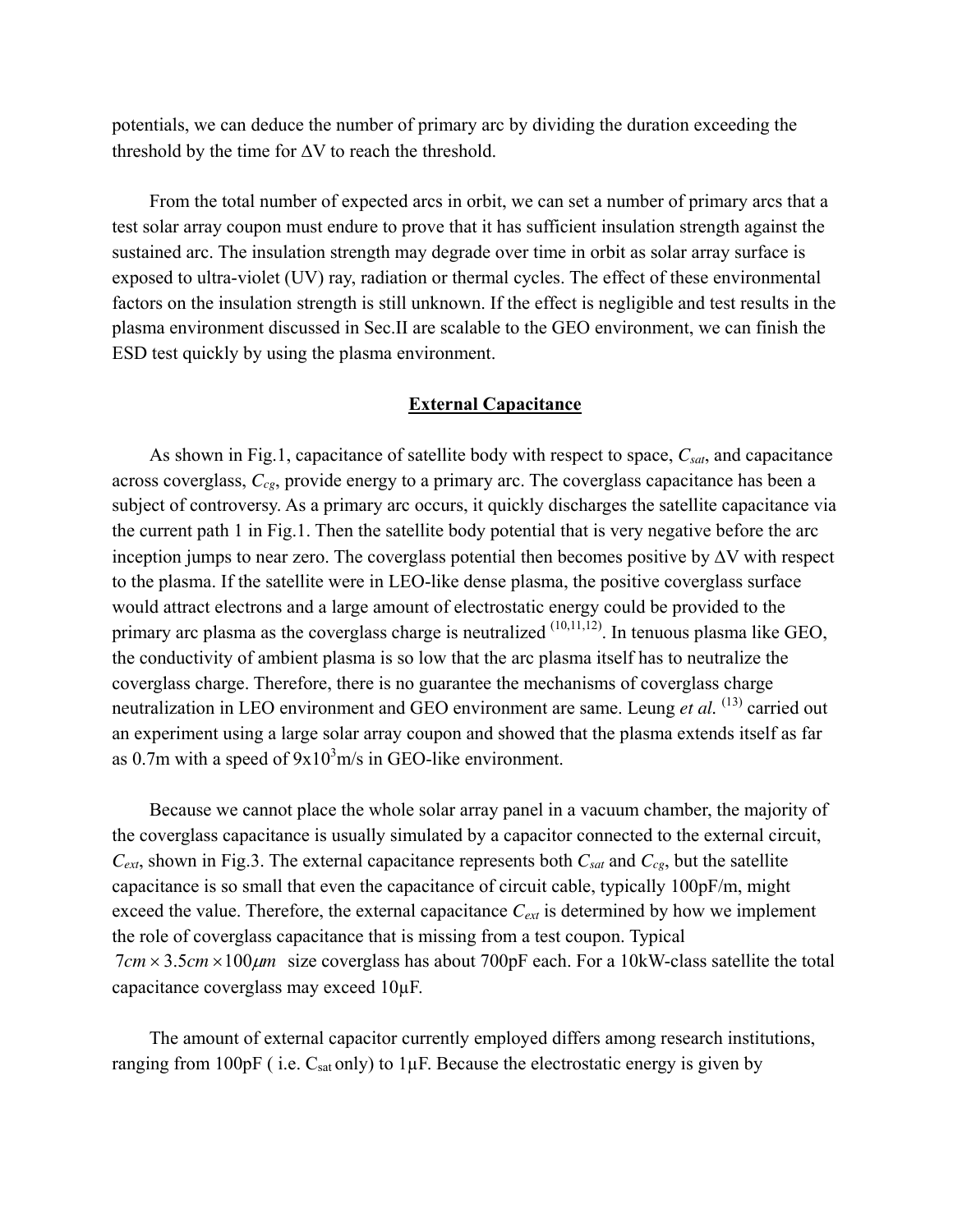1  $\frac{1}{2}C_{ext}V_b^2$ , not  $\frac{1}{2}$  $\frac{1}{2}C_{cg}\Delta V^2$  and  $|V_b| \gg \Delta V$ , employing 1µF is equivalent to employing  $C_{cg}$  of entire solar array paddles. The effect of external capacitance on a primary arc is significant. The larger the external capacitance, the higher and longer current flows in the primary arc. In this paper we call the primary arc current provided by *Cext blow-off current*. Solar cells are sometimes damaged and suffer contamination when too much energy is injected from the external capacitance (14,15).

How much of charge from coverglass flow as the blow-off current and how fast primary arc plasma becomes a secondary arc could be the different problems, though. Once a primary arc becomes a secondary arc, the solar array strings provide energy to the arc plasma and the coverglass capacitance might affect little. If we focus only on the transition from the primary arc to the secondary arc, we might not need to consider the entire solar array paddle as the source of capacitance. We have carried out an experiment to study the properties of primary arc and secondary arc plasmas while varying the value of *Cext*. The specific purpose of the experiment is to find the value of external capacitance beyond that the transition process from a primary arc to a secondary arc differs little. If we find such an upper bound, we have the appropriate value as the coverglass capacitance for the ESD test on the secondary arc. If the value is reasonably small, we can represent the coverglass capacitance only by the solar array coupon panel and avoid the controversial external capacitance. Even if the value is so big that we need the external capacitance, we can limit the value of external capacitance and avoid unnecessary overestimate on the damage caused by primary arc.

In Fig.7 we show the experimental circuit layout. Figure 8 shows photograph of test coupons used for the experiment. The experimental circuit and test coupons are kept as similar as possible to the earlier works carried out at ONERA<sup>(16)</sup>. The present experiment is carried out in a vacuum chamber at KIT. The purpose of using the same setup is to share the experimental results carried out at two different institutions by keeping consistency. One of the authors (E. Amorim) stayed at KIT for four months to participate in the initial phase of experiment. The string power supply in the experimental circuit is the same as the one shown in Fig.5. Once a primary arc occurs, the coupon potential rises and the detector sends a signal to the delay pulse generator. After a preset time delay, the pulse generator sends a gate signal to the spectrometer (Hamamatsu Photonix C8808) that is equipped with an image intensifier. The gate width for the present experiment is kept to 1µs. By varying the time delay, we can study the plasma properties at the moment of transition from a primary arc to a secondary arc. We also use the quadruple mass spectrometer to identify species of gas ejected at arc inception. We irradiate the test coupon biased to -5kV by an electron beam of 5.2kV energy. The test coupon is made of two plates of copper glued on insulating substrate. The copper plates simulate solar cells. They are separated by 0.9mm. In order to simulate coverglass, PET film and SSM Teflon film are placed on top of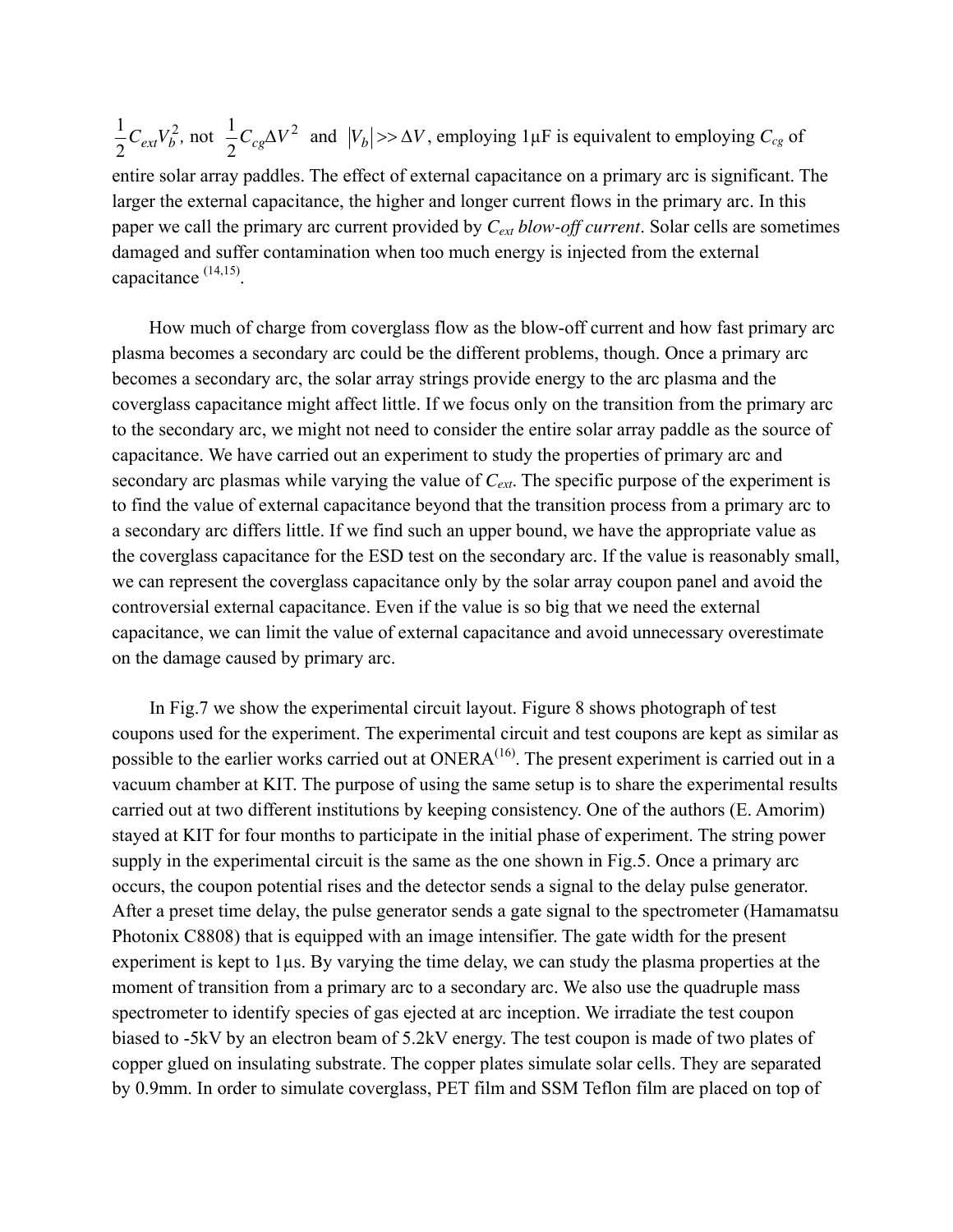the copper plate. Because we want a primary arc occur at the focus of spectrometer, we put scars at one side of copper plate. Only a part of metallic edge of copper plate is exposed and the other part is insulated by narrow polyimide film. The video camera records flashes associated with primary arcs. We identify the arc position by identifying the positions of primary arcs and disregard the spectrometer data if the primary arc does not occur within the focus of spectrometer.

Table 2 summarizes the experimental results. We have tested three types of coupons varying their sizes. We judged whether a given arc current was a secondary arc current or not based on the three criteria; (1) the current exceeded 1.3A (2) the current pulse width was longer than  $10\mu s$ (3) the current continued even after the end of blow-off current pulse. The number of secondary arcs was much less than the number of primary arcs. It should be noted that secondary arcs occurred even for zero external capacitance, *Cext=0*. In Fig.9 we show current waveforms of secondary arcs for  $C_{ext}=0$ . For this particular case, the secondary arc current continued up to 90µs. There were several other cases of secondary arc though they didn't last as long as the case shown in Fig.9. In Fig.10 we show a current waveform of secondary arcs for *Cext=100nF*. For this case the secondary arc current continued 12µs. Figure 11 plots duration of secondary arcs for different values of *Cext*. In the figure the results of sample 2 and 3 are combined. In order to increase the number of data points, we have added the data taken in a different series of experiment, though the experimental setting was the same, to the data listed in Table.2. There seems no dependence of the secondary arc duration on the value of external capacitance.

Figure 12 shows a typical spectrum observed for the sample No.2 with  $C_{ext} = 12.5$ nF. At this time, only the blow-off current was flowing and the amplitude was 3.6A. We have identified strong lines of copper  $(324.7)$ m and  $(327.4)$ m,  $C_2$  swan band and hydrogen  $(656.3)$ mm). Copper atoms come from the metallic electrode. Carbon molecules probably come from insulator near the electrode or adsorbed molecules. Hydrogen atoms come from adsorbed water molecules. In Fig. 13 we plot a temporal profile of total pressure inside the vacuum chamber and partial pressure of copper measured by the mass spectrometer. The spikes in the total pressure indicate that primary arcs occur and adsorbed molecules are desorbed due to heat. Although very weak, we see spikes in the copper signal that result from vaporization due to the primary arcs.

Figure 14 shows the strongest lines in each spectrum taken at various values of blow-off current. The horizontal axis is the blow-off current that was flowing when the gate of spectrometer was open. The peak values of blow-off current are proportional to the external capacitance. When the blow-off current is higher than 8A, the copper line of 324.7nm dominates for most of the cases. The result is reasonable if the current at the arc spot is maintained by metallic vapor plasma evaporated from the electrode surface. The ratio of the two strong copper lines is relatively constant once the copper lines dominate over other lines. Figure 14 also shows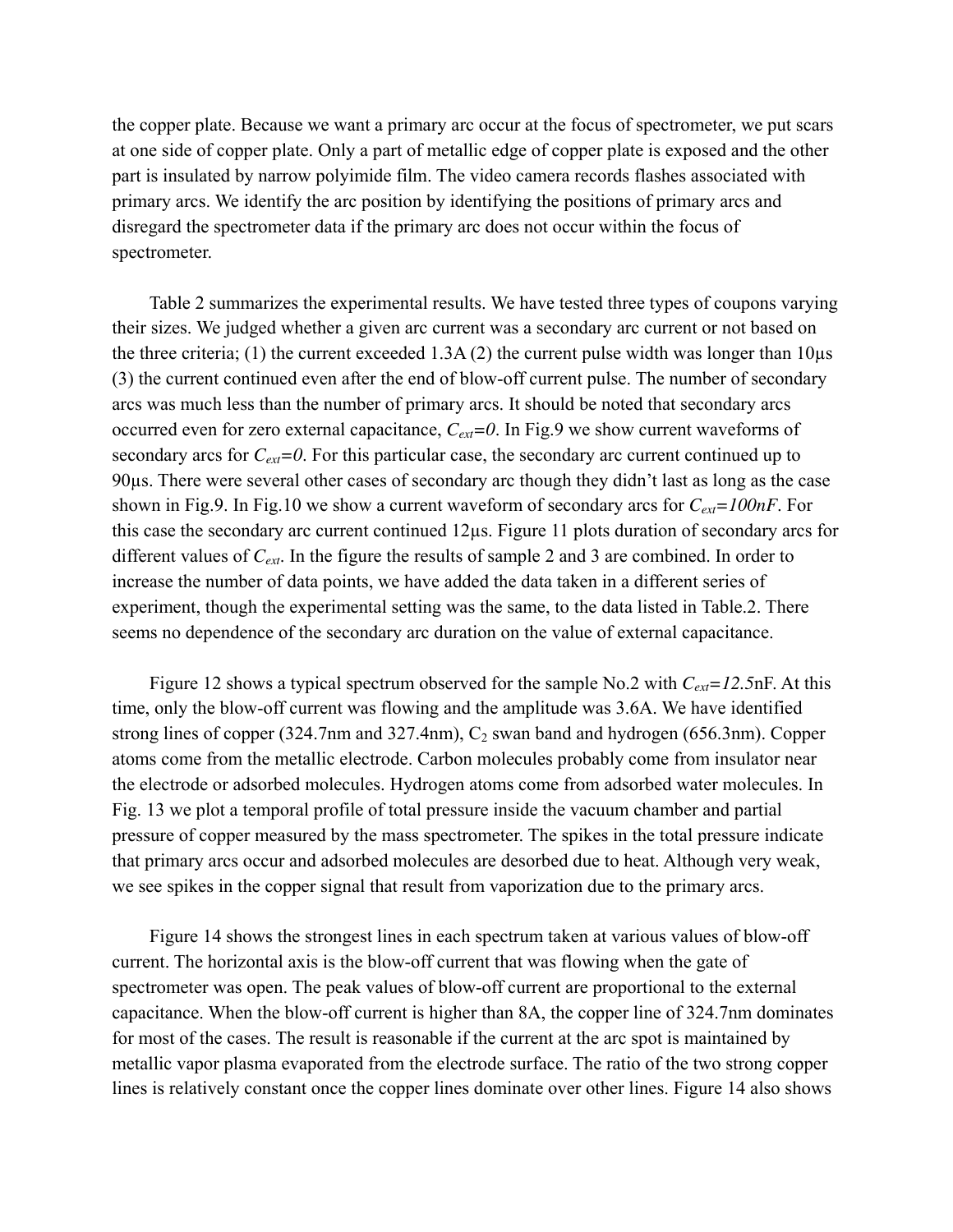the ratio of the intensity of 327.4nm to the intensity of 324.7nm. They show little scatter for the blow-off current higher than 8A. If we derive electron temperature from this ratio assuming that the arc plasma is in local thermodynamic equilibrium, the temperature is about 1000K. This temperature is a little too low for typical vacuum arc plasma. These two lines originate from two energy states separated only by 0.03eV. Therefore, it is very difficult to derive accurate temperature with the resolution of the spectrometer used in the experiment  $(\pm 1.5$ nm). Nevertheless, the fact that the dominant spectrum lines and their ratio stay relatively same once the blow-off current exceeds a certain value, 8A, suggests that there is an upper limit on plasma property such as temperature even if we increase the blow-off current by increasing the external capacitance, *Cext*. To find the upper limit on the plasma property, especially electron temperature because arc plasma conductivity depends on the temperature not on the density, we need either finer resolution of the optical spectrum or multiple sets of lines used for the temperature derivation.

The present experimental results favor the use of external capacitance, *Cext*, as small as satellite capacitance,  $C_{sat}$ , only. Secondary arc occurs even for  $C_{ext}=0$  and the spectrum differs little beyond 8A of the blow-off current. The experimental results presented in this paper are still preliminary, however. We need more detailed picture of how the primary arc plasma becomes a secondary arc by following the temporal variation of arc plasma properties. The final answer to the problem of the external capacitance will be obtained only after we know coupling mechanism of coverglass charge and primary arc current. To do so, we need to study arc plasma expansion with a large solar array coupon such as the one carried out by Leung *et al.* <sup>(13)</sup> in tenuous GEO-like plasma. The results will be used to determine the external capacitance for the test purposes other than insulation strength against sustained arc, such as contamination or power degradation due to repeated primary  $arcs^{(14)}$ .

#### **Conclusion**

In this paper we have discussed the state of our knowledge regarding the four issues concerning conditions of ESD test of GEO satellite solar arrays. The followings are the conclusions and proposed research topics necessary to improve the credibility of test results.

- (1) Because the plasma environment gives the highest arc rate, we want to use the plasma environment if possible. To do so, however, we have to make sure that the test results in the plasma environment is the same as or at least scalable to the test results in the electron beam environment.
- (2) The power supply that simulates the solar array string circuit should have output capacitance as small as possible. We need good estimates on capacitance and inductance of solar array string.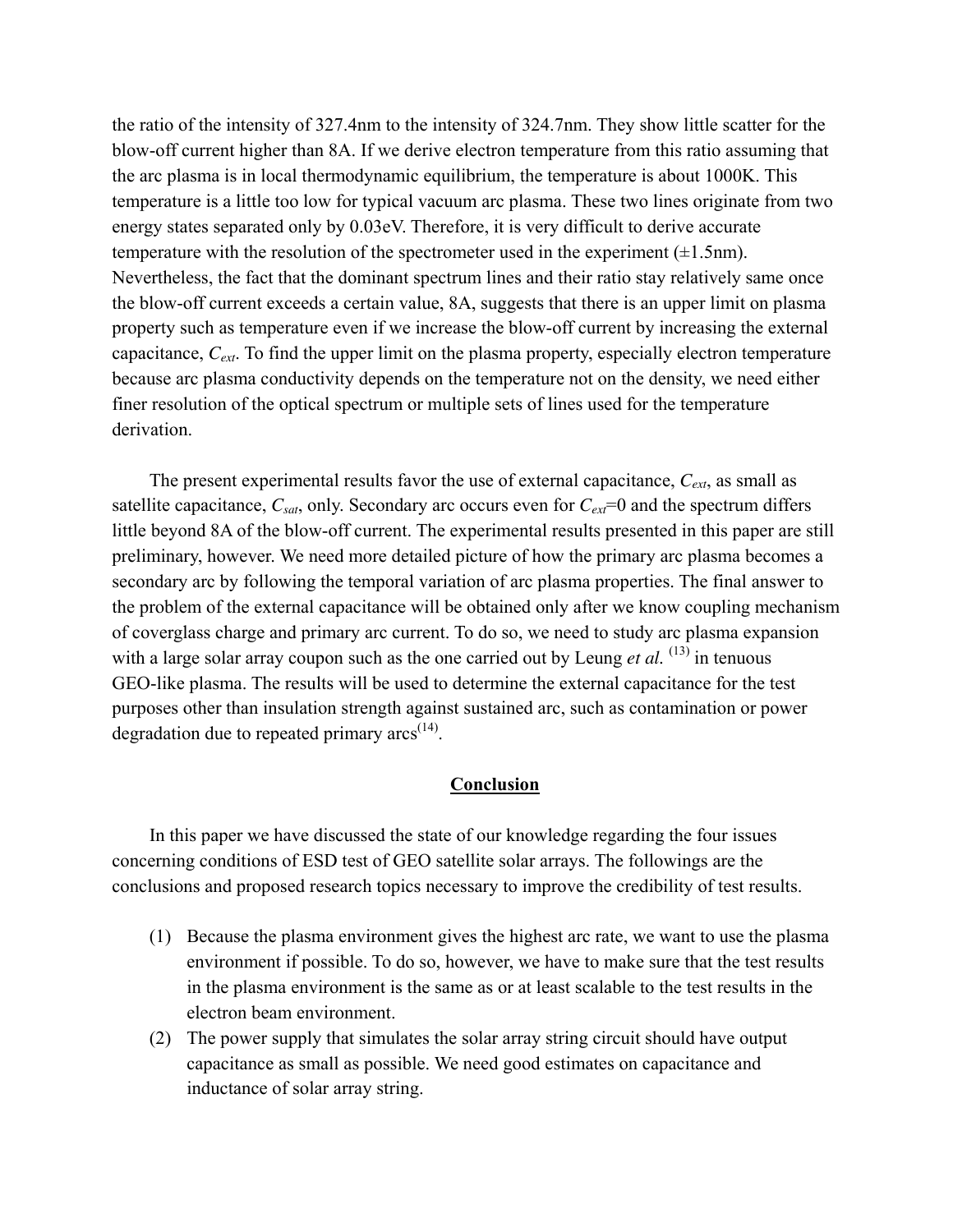- (3) It is possible to estimate the number of primary arcs during operational lifetime of a given satellite. To test the insulation strength against sustained arc we should verify that no sustained arc occur even after the same number of arcs occurs on a solar array coupon. The effect of long duration degradation of insulation material due to exposure to space environment needs to be clarified.
- (4) Even if there is no external capacitance connected to a solar array coupon, a primary arc can become a secondary arc. Beyond a certain value of arc current, the metallic vapor becomes the dominant species of arc plasma. These preliminary results suggest that, if the test purpose is only to know whether sustained arc occurs or not, the satellite capacitance and only a fraction of total coverglass capacitance are sufficient as the external capacitance. We need to study temporal variation of arc plasma properties to verify this finding.

| Environment                 | Electron beam       | Plasma          | Ion beam        |
|-----------------------------|---------------------|-----------------|-----------------|
| Energy of charged particles | $> 1 \text{ keV}$   | $\sim$ leV      | $\leq 1$ keV    |
| Background pressure         | $\leq 10^{-6}$ Torr | $>10^{-5}$ Torr | $>10^{-5}$ Torr |
| Primary arc rate            | low                 | very high       | high            |
| Plasma density              | low                 | high            |                 |

**Table 1: Comparison of three environments of ESD tests used to produce inverted potential gradient on a solar array coupon** 

|                |          | Sample number $C_{ext}(nF)$ number of primary arcs number of secondary arcs |          |
|----------------|----------|-----------------------------------------------------------------------------|----------|
| $\overline{2}$ | $\theta$ | 45                                                                          | $\theta$ |
| $\overline{2}$ | 1.5      | 34                                                                          | $\theta$ |
| $\overline{2}$ | 6.8      | 58                                                                          |          |
| $\overline{2}$ | 12.5     | 79                                                                          | 9        |
| $\overline{2}$ | 50       | 60                                                                          | $\theta$ |
| $\overline{2}$ | 100      | 70                                                                          |          |
| 3              | $\Omega$ | 82                                                                          | 3        |
| 3              | 12.5     | 89                                                                          |          |
| 3              | 100      | 102                                                                         | 24       |

Table 2: Number of secondary arcs observed for different values of  $C_{ext}$ .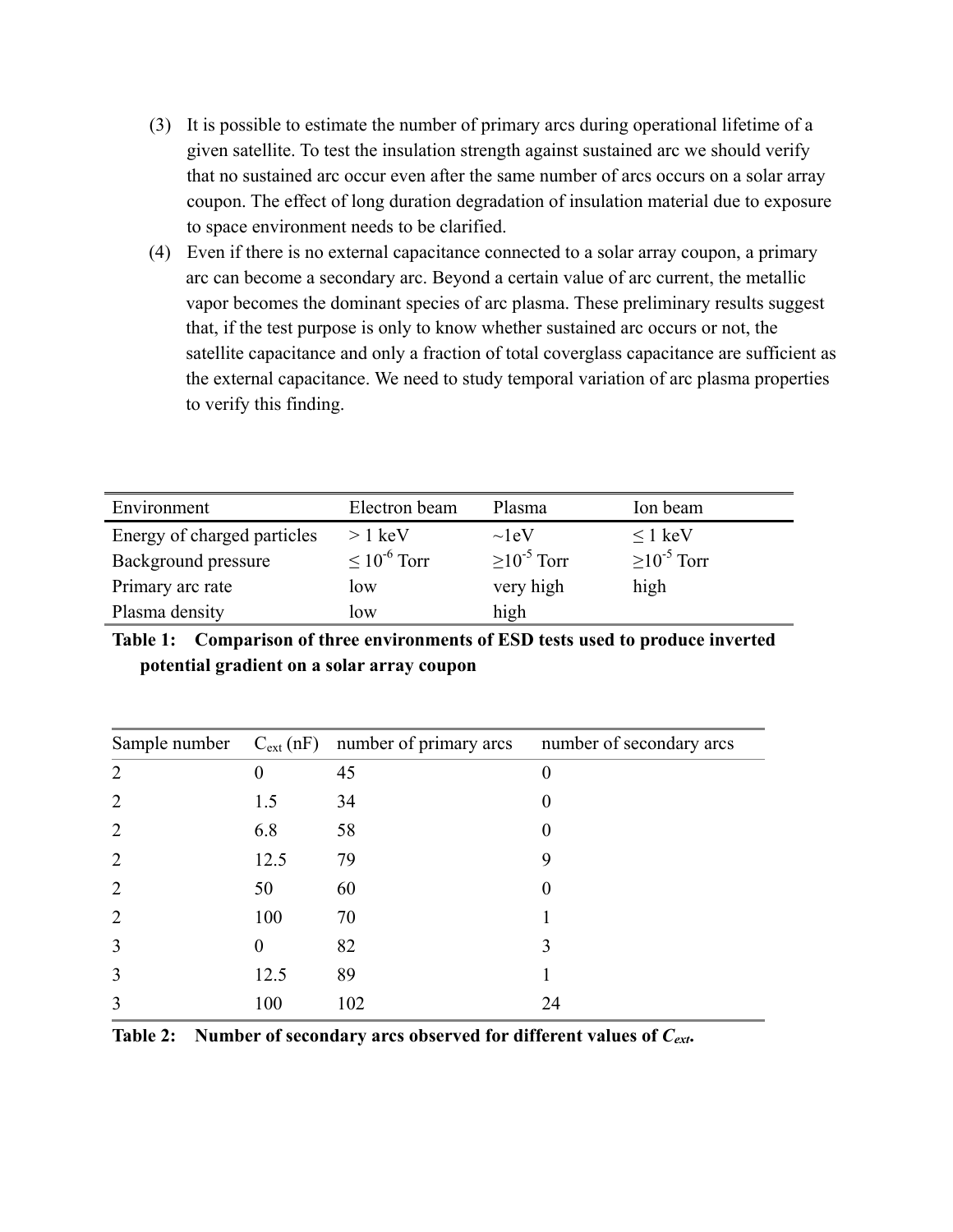

**Figure 1. Schematic illustration of arc current paths.** 



**Figure 2. Definitions of various stages of secondary arc current.**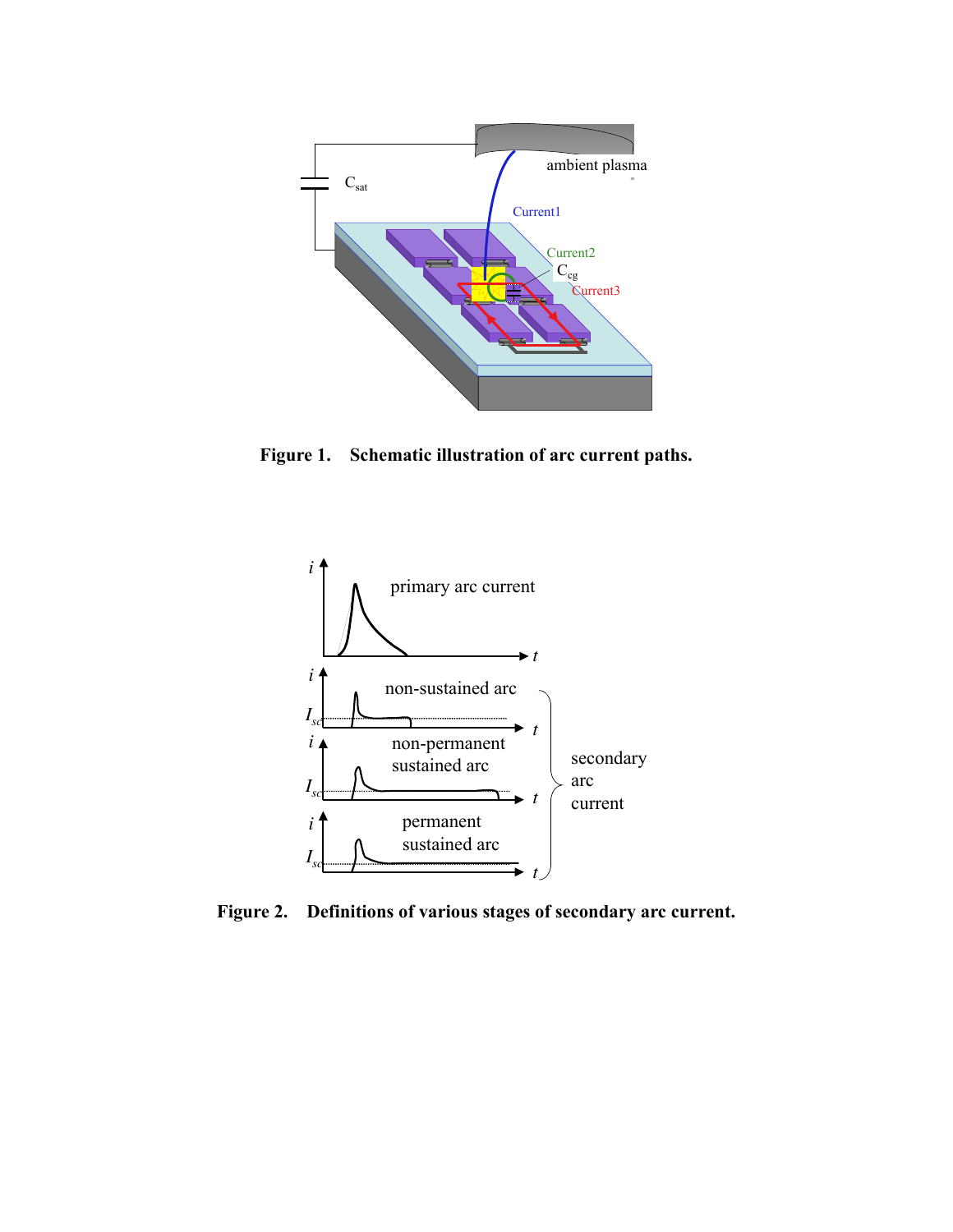

**Figure 3. Experimental layout of a typical ESD ground test with a solar array coupon.** 



**Figure 4. Solar array coupon used for ETS8 solar array ESD test(2,6)** 



**Figure 5. Circuit layout of floating power supply described in Ref.7.**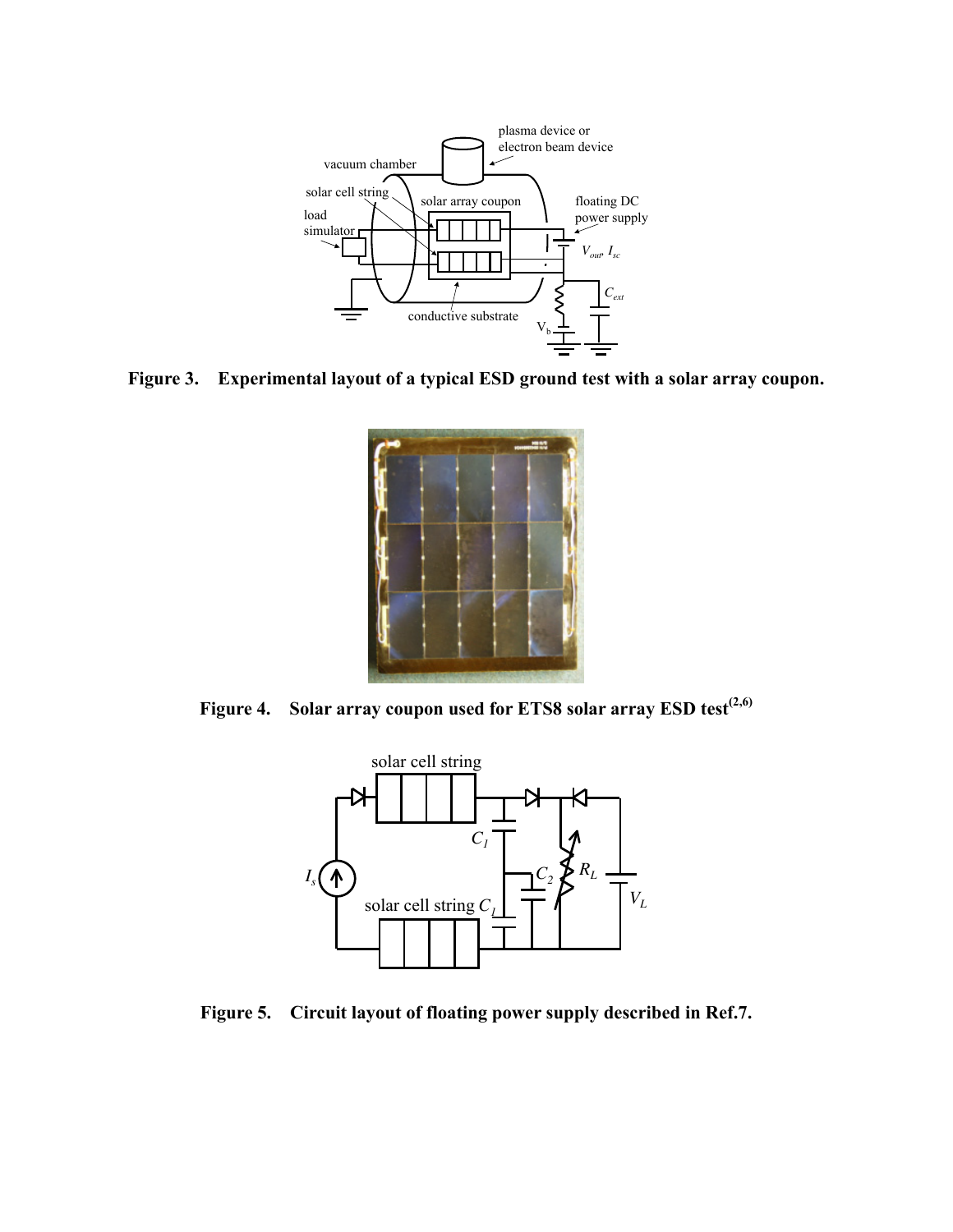

**Figure 6. Schematic waveform of typical secondary arc current** 



**Figure 7. Schematic illustration of experimental circuit used to study the effects of external circuit** 



**Figure 8. Photographs of test coupons used to study the effects of external circuit**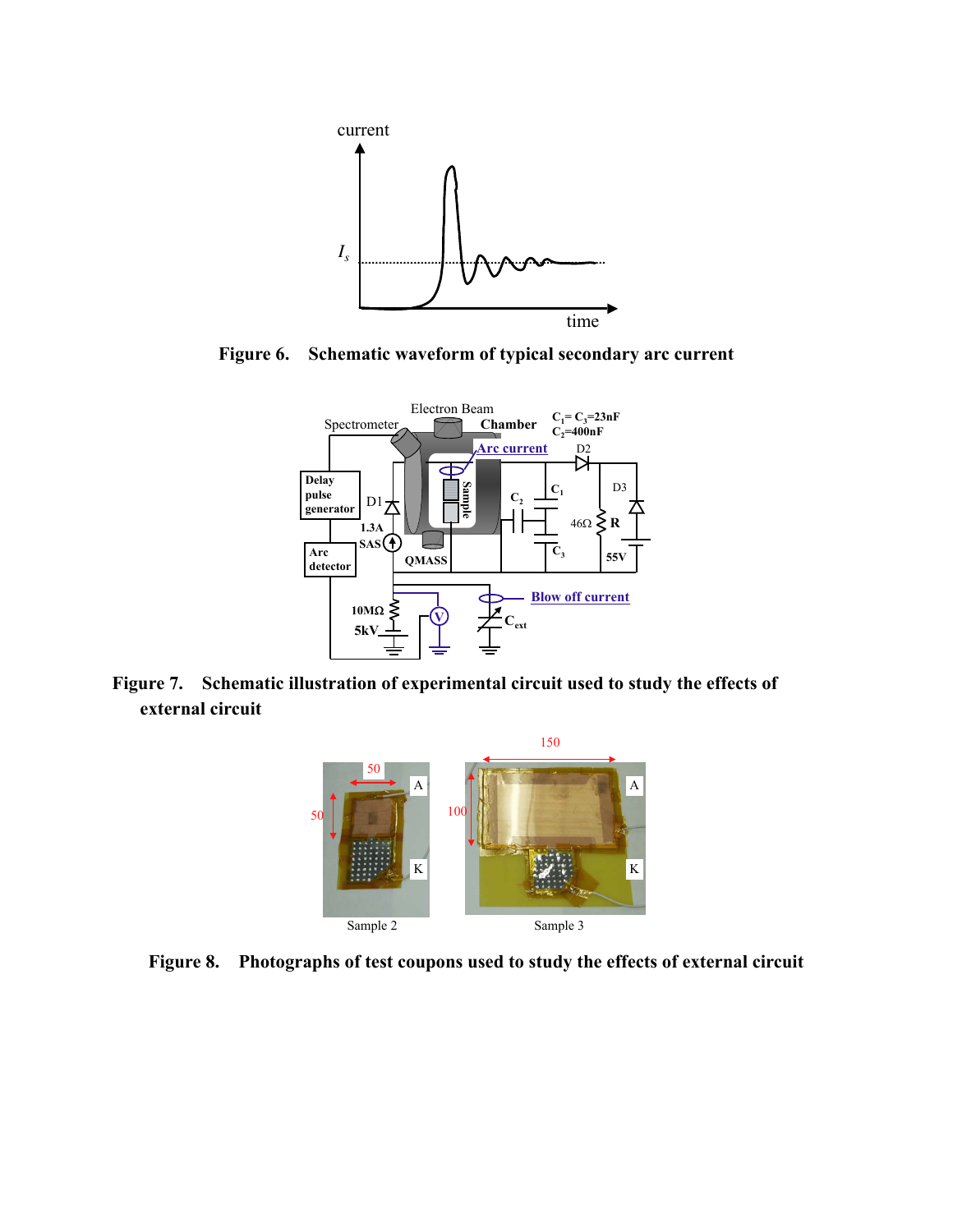

Figure 9. Example of waveforms of blow-off current and arc current with  $C_{ext}=0$ 



Figure 10. Example of waveforms of blow-off current and arc current with C<sub>ext</sub>=100nF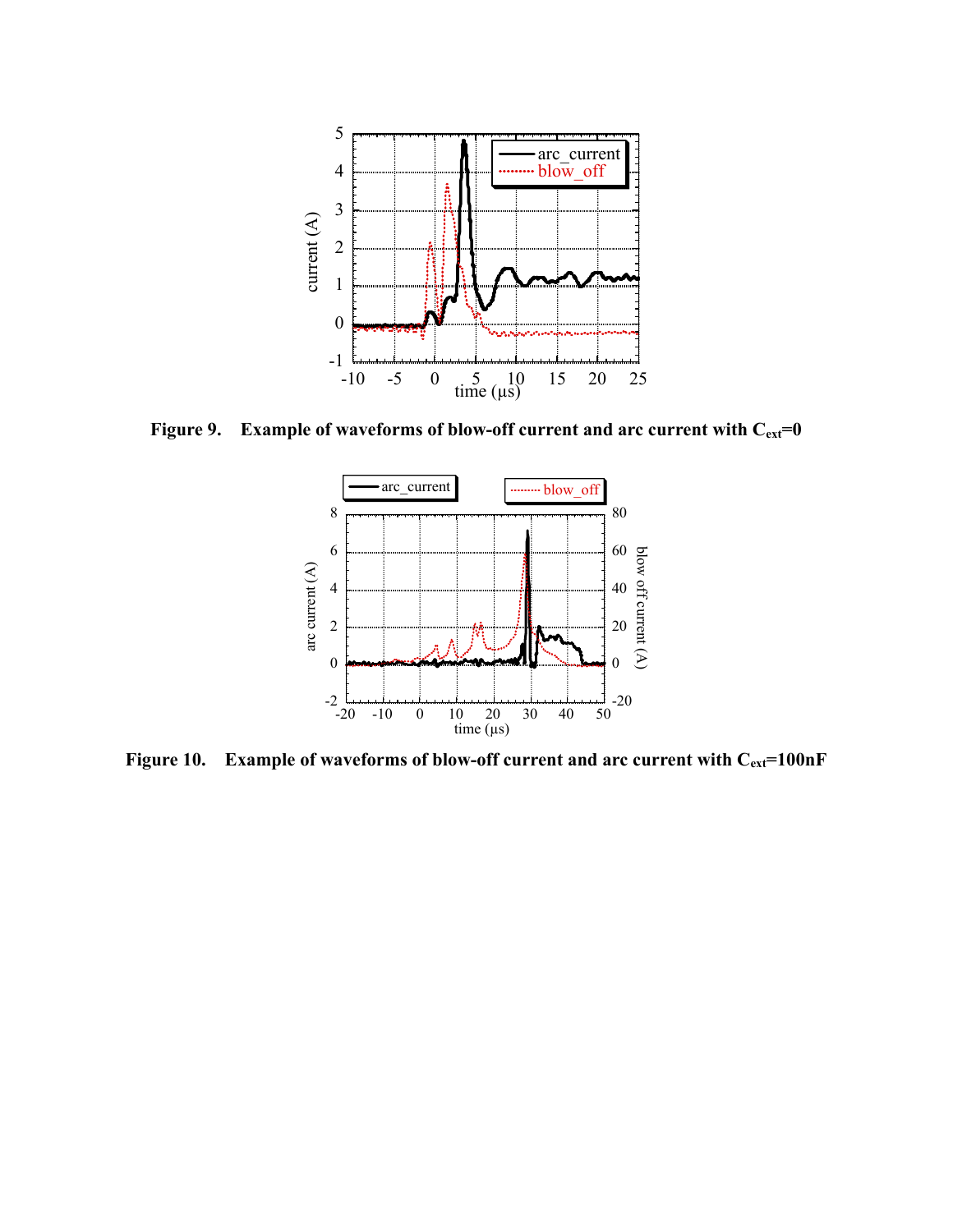

Figure 11. Duration of secondary arc for different values of external capacitance, C<sub>ext</sub>



**Figure 12. Typical spectrum of arc plasma.** 



**Figure 13. Signals of mass spectrometer during experiment**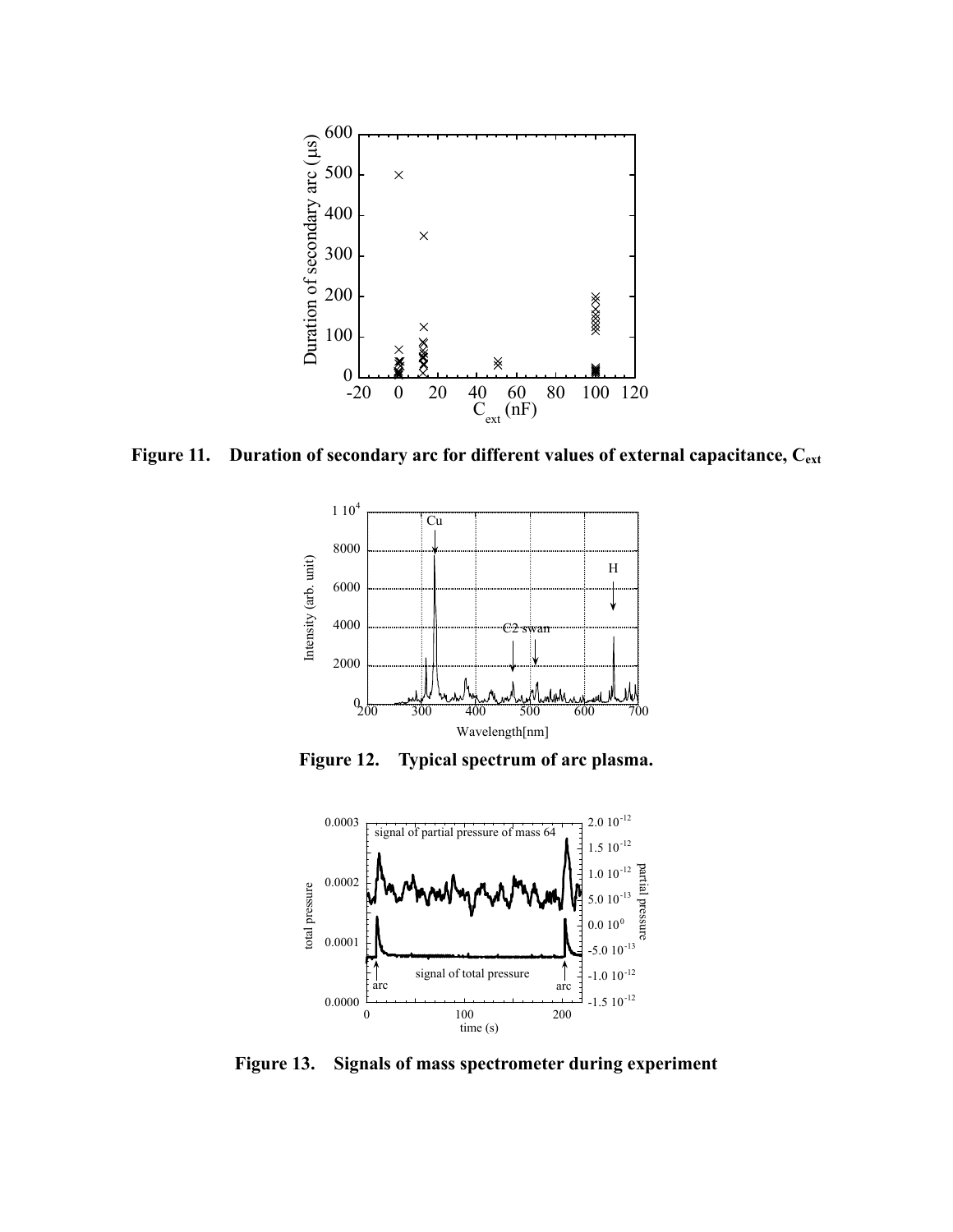

**Figure 14. Strongest lines for different values of blow-off current. The ratio of two copper lines at each blow-off current is also shown.**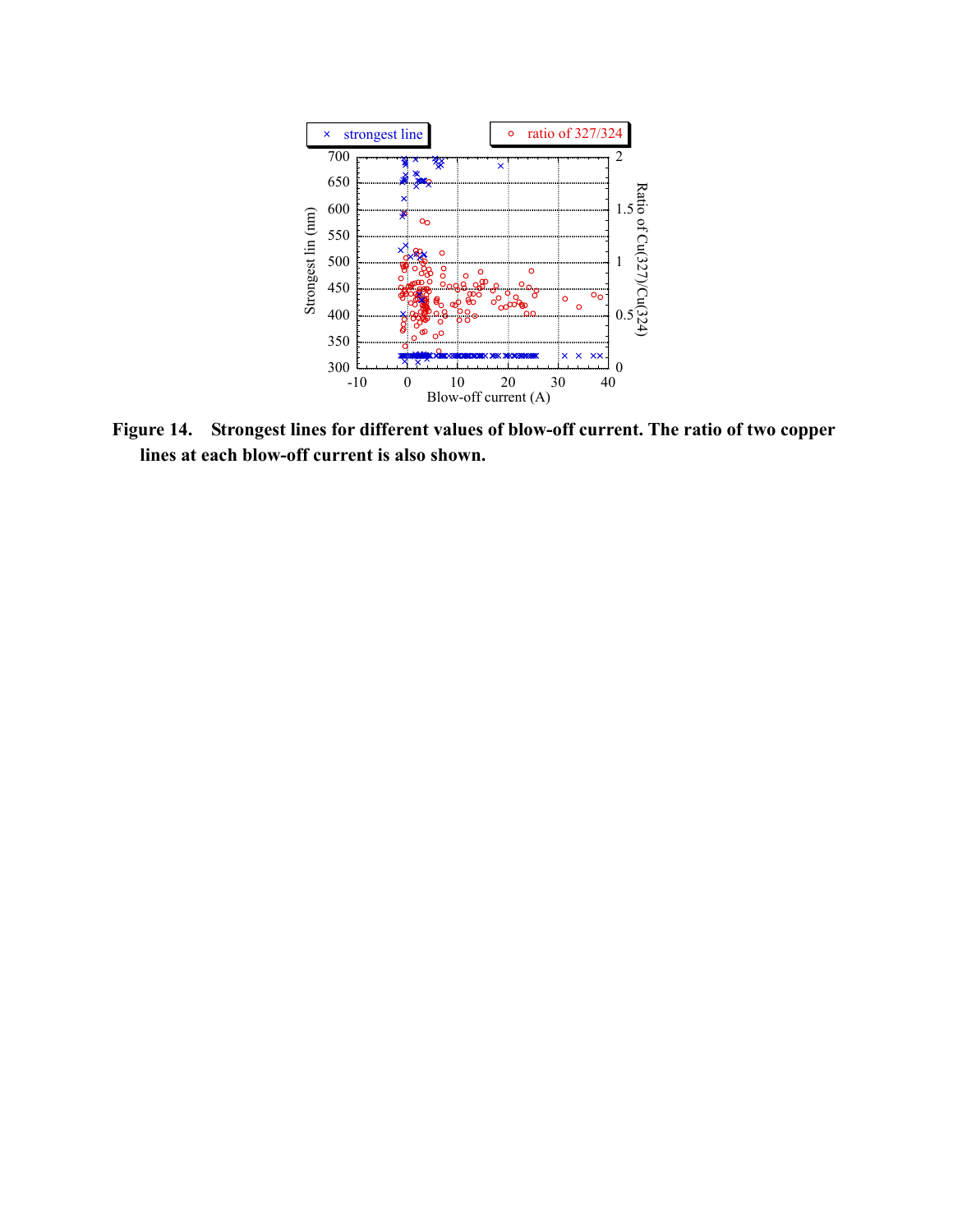## **References**

- 1. Ferguson, D. C., Snyder, D. B., Vayner, B. V., and Galofaro, J. T., "Array Arcing in Orbit from LEO to GEO", AIAA paper 98-1002, January 1999.
- 2. Hastings,D.E., Garrett, H., "Spacecraft-Environmental Interactions", Cambridge Univ. Press, New York, 1996.
- 3. Cho, M., Ramasamy, R., Matsumoto, M., Toyoda, K., Nozaki, Y., and Takahashi, M., "Laboratory Tests on 110V Solar Arrays in a Simulated Geosynchronous Orbit Environment", Journal of Spacecraft and Rocket, Vol.40, No.2, pp.211-220, 2003.
- 4. Katz, I., Davis, V.A; and Snyder, D.B, "Mechanism for Spacecraft Charging Initiated Destruction of Solar Arrays in GEO", AIAA paper 98-1002, January 1998.
- 5. Bogus, K., Claassens, C., and Lechte, H., "Investigations & conclusions of the ECS-Solar-Array in-orbit Power Anomalies", Proceedings of 18th IEEE Photovoltaic Space Conference, October-1985, pp.368-375.
- 6. Cho, M., Ramasamy, M., Toyoda, K., Nozaki, Y., and Takahashi, M., "Laboratory Tests on 110-Volt Solar Arrays in Ion Thruster Plasma Environment", Journal of Spacecraft and Rocket, Vol.40, No.2, pp.221-229, 2003.
- 7. Payan, D., Schwander, D., Catani, J.P., "Risks of low voltage arcs sustained by the photovoltaic power of a satellite solar array during an electrostatic discharge. Solar Array Dynamic Simulator", Proceedings of 7th Spacecraft Charging Technology Conference, April-2001, ESA.
- 8. Satoh, T., Nakamura, M., Kawakita, S., Takahashi, M., Nozaki, Y., Toyoda, K., Cho, M., "Development of Solar Array for a Wideband Internetworking Engineering Test and Demonstration Satellite: System Design", 8th Spacecraft Charging Technology Conference, October-2003, Huntsville, USA.
- 9. Lai, S. T., Delia-Rose, D.J., "Spacecraft Charging at Geosynchronous Altitudes: New Evidence of Existence of Critical Temperature", J. Spacecraft and Rockets, 38, (2001), pp.922-928.